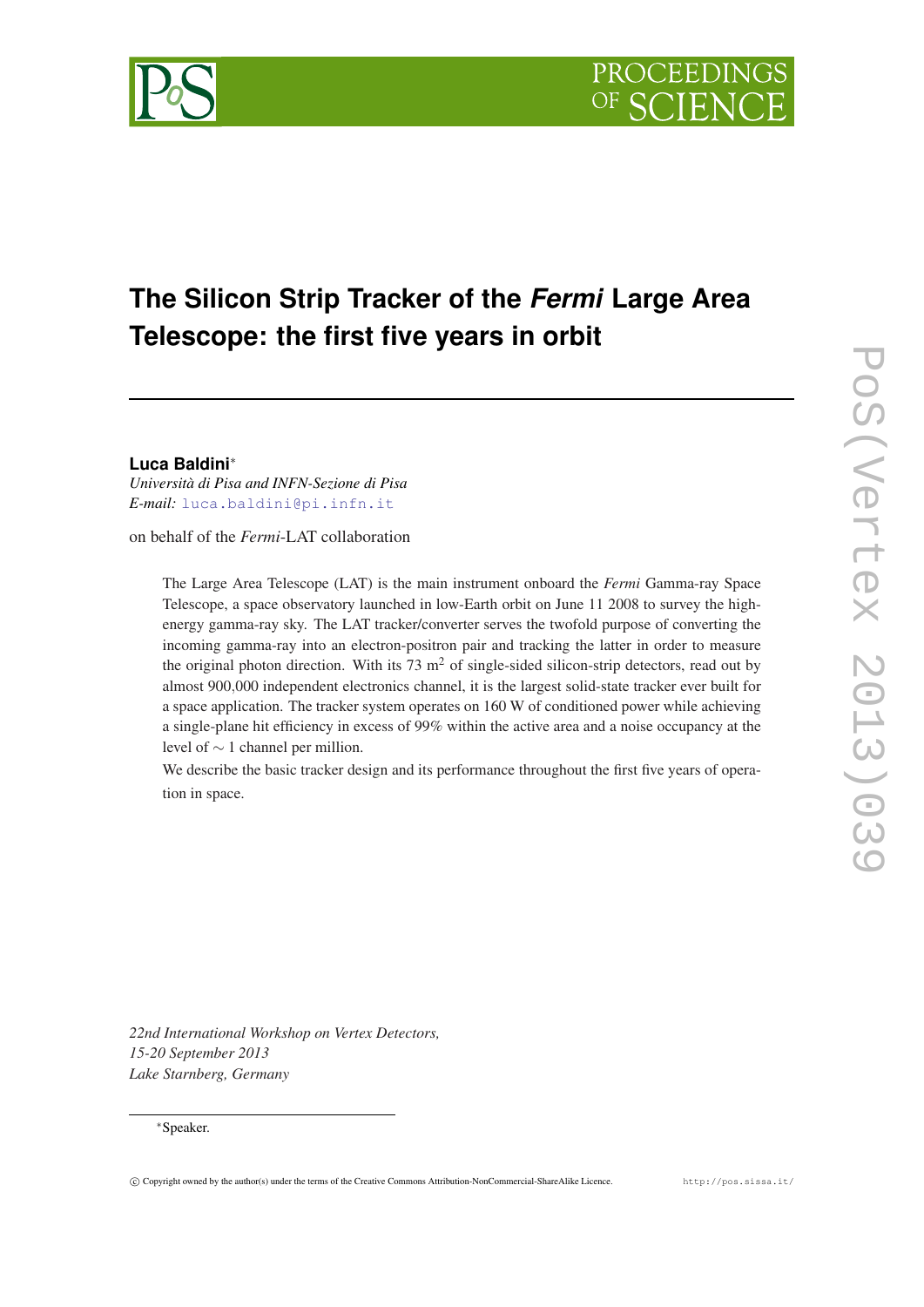# 1. Introduction and mission status

Designed to survey the gamma-ray sky in the broad energy range from 20 MeV to more than 300 GeV, with the additional capability of studying transient phenomena at lower energies and charged species—notably leptons—from GeV to TeV energies, the *Fermi* gamma-ray Space Telescope is effectively the reference operating space-borne gamma-ray observatory of the current decade.

*Fermi* carries two instruments on board: the Large Area Telescope (LAT), a pair conversion telescope for photons above  $\sim$  20 MeV, and the Gamma-ray Burst Monitor (GBM), designed to observe the full unocculted sky between  $\sim$  8 keV and  $\sim$  40 MeV for the study of transient sources, particularly Gamma-Ray Bursts. The two instruments operate in synergy for a continuous monitor of the entire gamma-ray sky, achieving a fairly uniform exposure on time scales as short as a few hours.

More than five years into the mission, the Fermi LAT has been collecting science data at a steady rate of ∼ 60 billion events read out per year (figure 1). About 12 billion events per year are actually down-linked to ground for further processing and, out of these, ∼ 170 million gammaray candidates per year are distributed to the community within hours from the trigger time. The average data taking up-time, so far, amounts to a remarkable  $99.7\%$ <sup>1</sup>, detector calibrations and a few minor hardware issues accounting for the remaining 0.3%.



Figure 1: Integral number of events readout by the LAT, as a function of time, through the first five years of science operation.

*Fermi* completed the first five years of nominal science operation on August 4, 2013. This date marks the end of the so-called *prime phase* of the mission, after which successive extensions are negotiated with NASA every two years in a competitive process called *Senior Review*. *Fermi* underwent its first Senior Review at the beginning of 2012 and the decision was made to extend

<sup>&</sup>lt;sup>1</sup>This figure does not take into account the time spent in the South Atlantic Anomaly ( $∼ 14\%$  of the total) where the LAT does not acquire science data.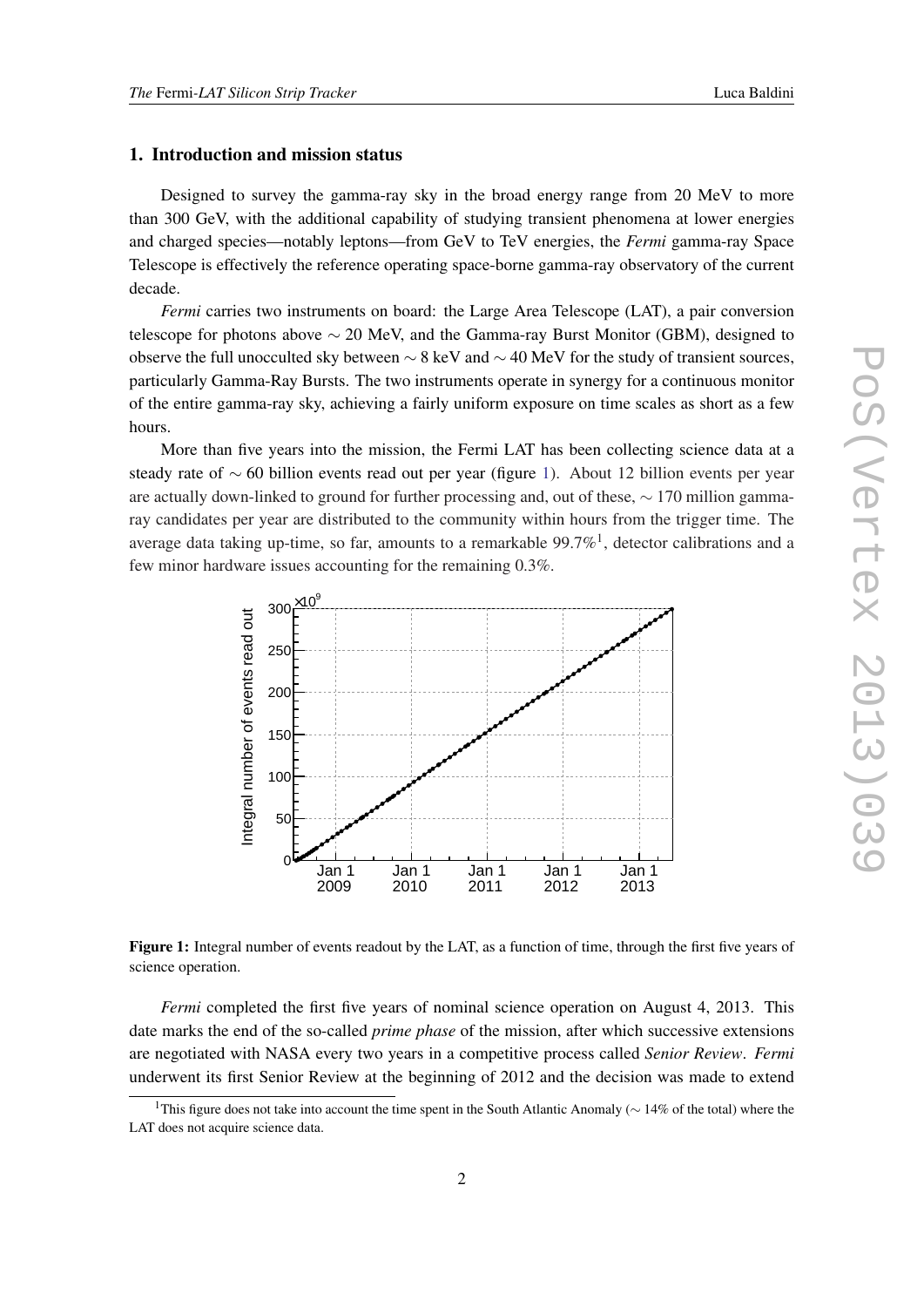the mission for two years (i.e., through 2014), with the additional recommendation of a further extension, to be re-evaluated in 2014. The current baseline, therefore, is to operate through 2016 and the actual goal is still the original one of a 10-year mission.

# 2. The *Fermi* Large Area Telescope

The Large Area Telescope is designed to detect photons in the pair-conversion regime (i.e., above  $\sim$  20 MeV). It is composed of three basic subsystems: a tracker/converter, where position sensitive detector planes are interleaved with tungsten radiators to promote photon conversions; a 8.6 *X*<sup>0</sup> calorimeter for the measurement of the photon energy; and an anti-coincidence detector to suppress the charged-particle background. The tracker and calorimeter subsystems are implemented as a 4×4 matrix of 16 identical modules called *towers*.



Figure 2: Schematic view of the Large Area Telescope on board *Fermi*. One of the corner tower modules is broken up into its tracker (top) and calorimeter (bottom) sections for illustrative purposes.

Figure 2 shows a schematic view of the LAT. The reader is referred to [\[1\]](#page-9-0) for a more in-depth description of the instrument, to [\[2\]](#page-9-0) for a detailed overview of its performance and to [[3](#page-9-0)] for a summary of the on-orbit calibration.

# 3. The LAT silicon tracker

The primary function of the LAT tracker [[4](#page-9-0)] is to convert the gamma ray into an electronpositron pair and determine its direction through the reconstruction of the tracks of the charged daughters. The Large Area telescope is a wide-field-of-view ( $\sim$  2.4 sr, i.e. with sensitivity up to ∼ 70◦ off-axis) detector designed to operate over nearly 5 decades in energy. Many of the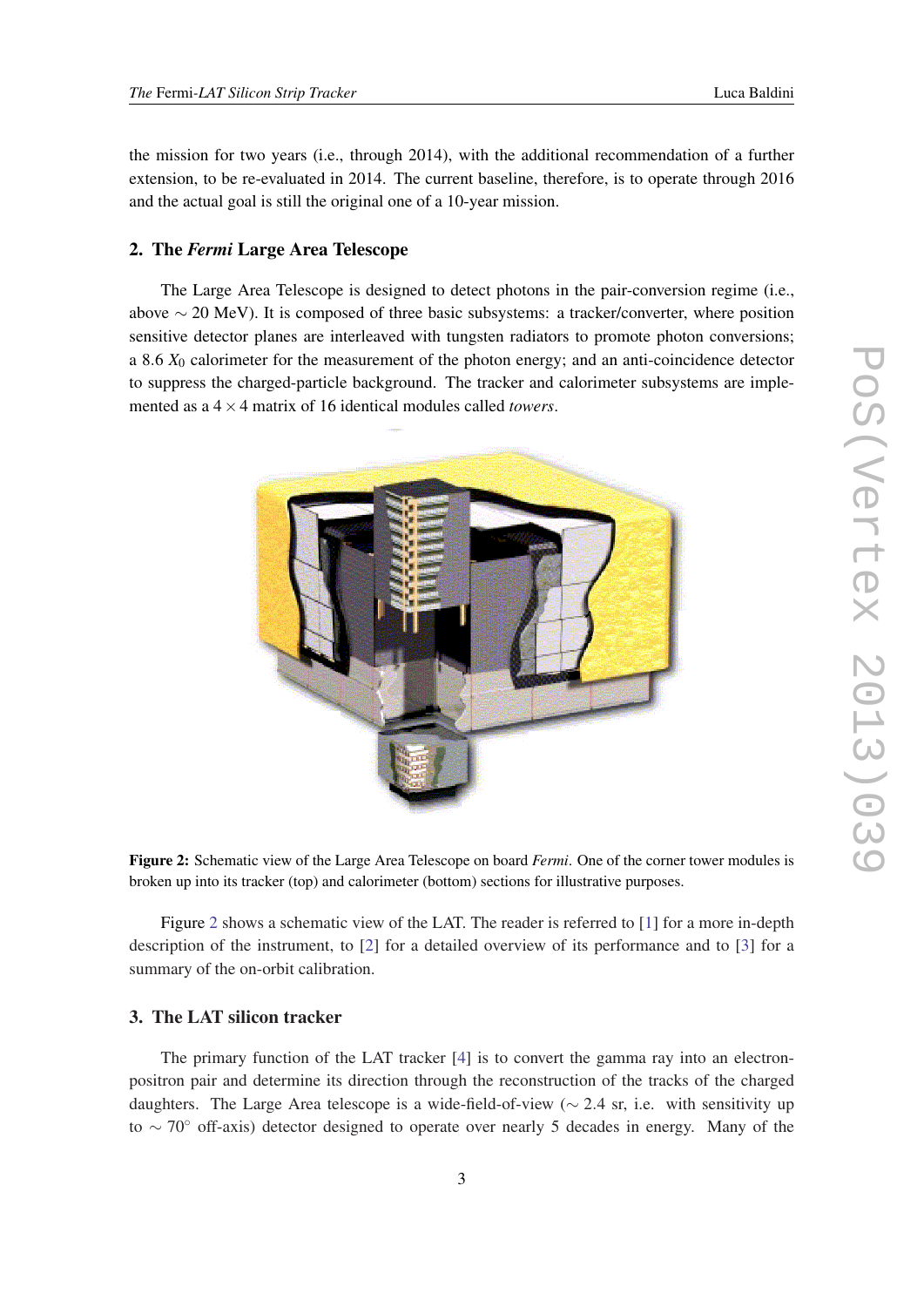challenges connected with the design of the tracking stage come in fact from the need of a good tracking efficiency and pointing resolution over such a wide instrumental phase space. At low energy the angular resolution is dominated by multiple scattering, which in principle would call for thin converters. However, at the same time, the need of material to convert gamma rays effectively sets a trade off between the pointing resolution and the detection efficiency. At high energy (i.e., above  $\sim$  10 GeV), on the other end, the angular resolution is mainly determined by the hit resolution and the lever arm between adjacent detection planes. This would ideally call for a fine segmentation of the position-sensitive detectors, but the power budget (160 W overall) poses strong constraints in this sense.



Figure 3: Basic layout of a LAT tower module. The thickness of the tungsten radiators for the front and back sections of the tracker are indicated.

The overall tracker design reflects these basics considerations. A tracker tower module consists of 19 tray structures supporting the 36 single-sided silicon planes (18 *x*-*y* layers) and the tungsten conversion foils. The tracker divides into two distinct sections, with very different performance: the first 12 conversion layers (constituting the so called *front* section, optimized for pointing resolution) are 3% *X*<sup>0</sup> each, while the subsequent 4 (or *back* section) are 18% *X*<sup>0</sup> thick. Since the basic primitive that the tracker contributes to the overall instrument trigger requires a sixfold coincidence of three *x*-*y* layers in a row, the last two bi-layers have no radiators.

One might naively think that the presence of the tungsten converters make the entire issue of the material budget essentially trivial. This is actually not the case, as simulations clearly indicate that missing the very first hit after the photon conversion can result in a worsening of up to a factor of two in the low-energy angular resolution. It is therefore highly desirable to promote the gammaray conversion in specific regions of the detector, immediately followed by the tracking detectors, and care was taken in the design phase to minimize the amount of all the rest of passive material.

# 3.1 The silicon strip detectors

The design of the LAT silicon strip detectors (SSD) is far from being aggressive by any high-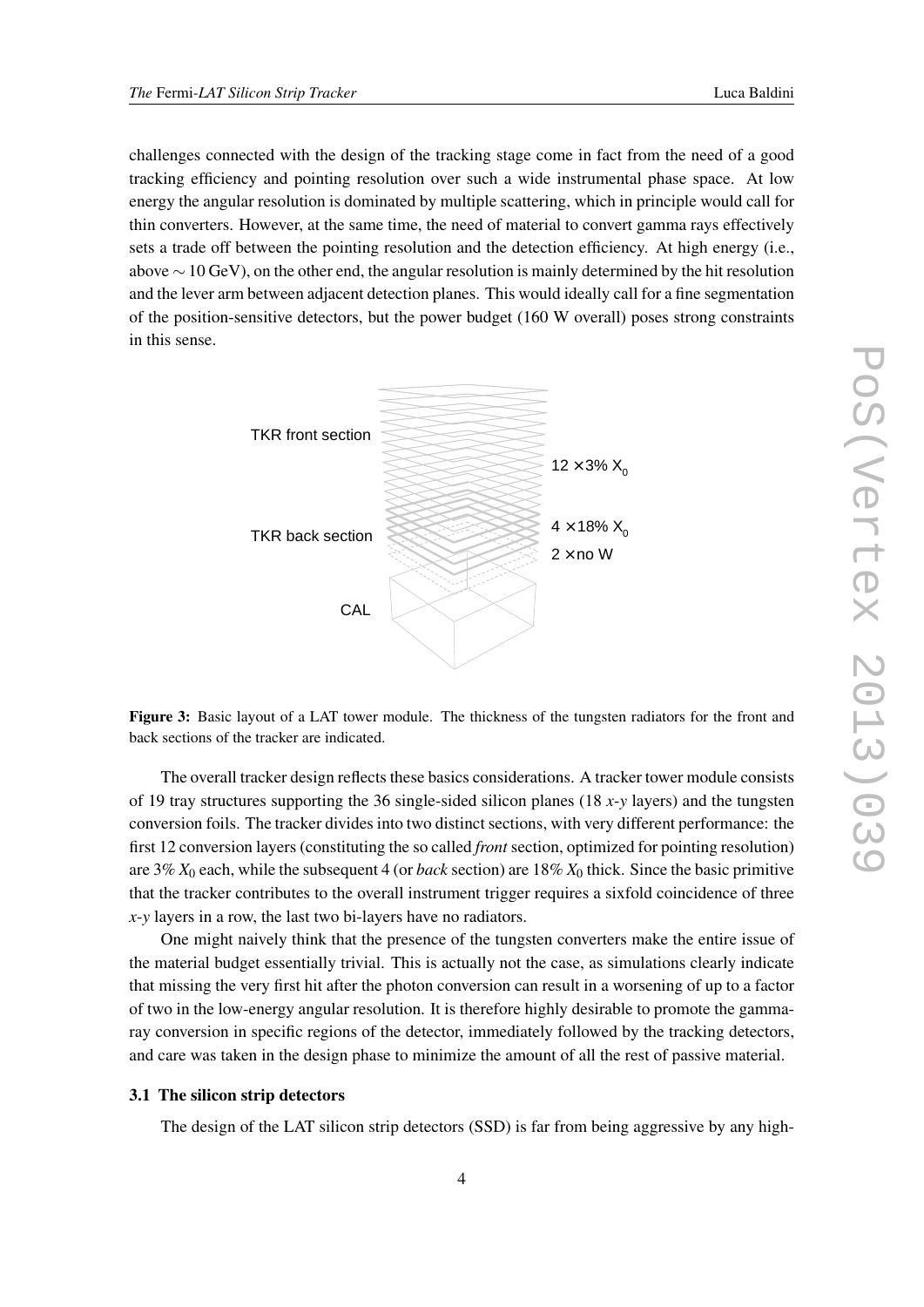energy physics standard. The basic characteristics of the sensors are listed in Table 1: made from  $6''$ , 400  $\mu$ m thick wafers, the SSDs are single-sided, AC-coupled and with a strip pitch of 228  $\mu$ m. We stress that, unlike magnetic spectrometers such as AMS, where the hit resolution in the bending plane is one of the basic figures of merit determining the maximum detectable rigidity, the LAT is multiple-scattering dominated over most of the phase space due to the presence of the tungsten converters. Therefore, even if the power budget allowed for it, the gain in going to a finer pitch strip would be marginal for most of the science analyses.

| Coupling                     | AC                                   |
|------------------------------|--------------------------------------|
| Outer size                   | $8.95 \times 8.95$ cm <sup>2</sup>   |
| Strip pitch                  | $228 \mu m$                          |
| <b>Thickness</b>             | $400 \mu m$                          |
| Depletion voltage            | < 120 V                              |
| Leakage current              | $\sim$ 1 nA/cm <sup>2</sup> at 150 V |
| Breakdown voltage            | $>175$ V                             |
| <b>Bad channels</b>          | $\sim 10^{-4}$ (of 900k)             |
| Number of SSD tested         | 12500                                |
| Number of single strip tests | $\approx 30M$                        |
| Rejected SSDs                | $0.6\%$                              |

Table 1: Summary table of the basic characteristics of the LAT silicon strip detectors. We refer the reader to [\[6](#page-9-0)] for more details. We note explicitly that defective SSD strips constitute a sub-dominant contribution to the actual inventory of bad channels, as we shall see in the following.

On a related note, the table makes it clear the excellent quality of the sensor production, which is reflected in the overall fraction of bad channels and in the sensor rejection rate—and is key to achieve a uniform, full detection efficiency.

#### 3.2 Mechanical integration

From the standpoint of the mechanical integration, silicon strip detectors are glued head-tohead and wire bonded to form  $\sim$  36 cm-long ladders. Four ladders are then integrated into a  $\sim$  36  $\times$ 36 cm<sup>2</sup> detection plane. As mentioned before, composite tray structures provide the mechanical framework and housing for both the silicon detectors and the tungsten converters.

The mechanical design is deliberately tailored at minimizing the inactive regions within the detector volume. Adjacent trays within a tower module are separated by less than 2 mm, so that each radiator is immediately followed by a silicon bi-layer (measuring both coordinates). The readout electronics is mounted on the tray sides, with the silicon strips connected to the front-end chips via a  $90°$  pitch adapter and all the communication with the tower electronic module happening via flat cables. Finally, the separation between adjacent tower modules is of the order of 2 mm. Conjugating these design decision with the necessity of a a stiff enough structure to sustain the vibration loads at launch, the possible temperature gradients and operation in vacuum was highly non trivial. More details of the tracker environmental tests are given in [[5\]](#page-9-0).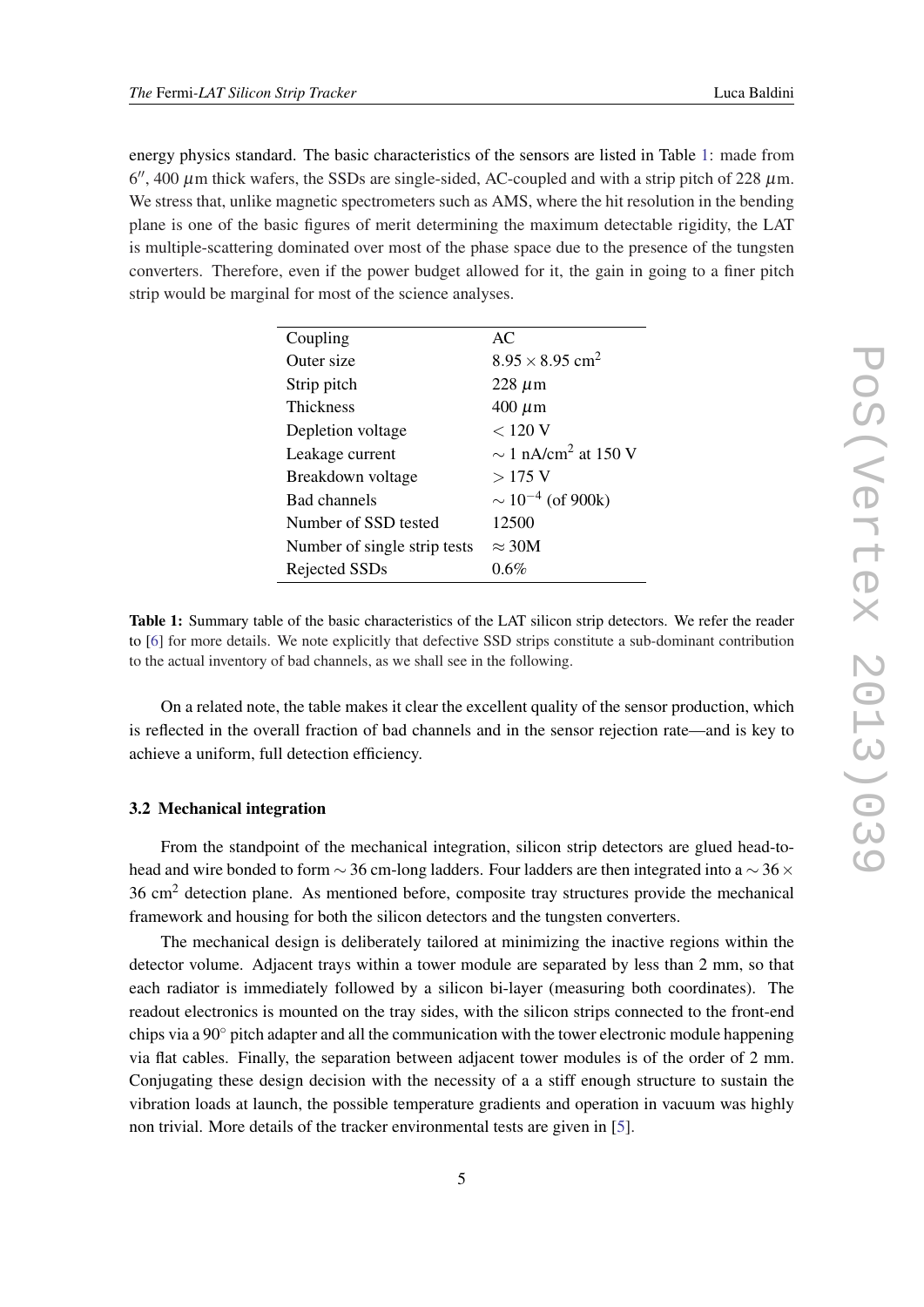#### 3.3 The tracker electronics system

From the standpoint of the electronics system [\[7,](#page-9-0) [8\]](#page-9-0), each silicon layer is handled by 24 frontend chips (each one serving 64 strips, for a total of 1536 strips per layer) and two readout controller chips, acting as an interface to the tower-level electronics. Each front-end chip can be configured to read commands and write data to either of the readout controllers, so that a defective chip can be effectively by-passed without loosing the entire layer. Two multi-layer flat cables connecting each readout controller to the corresponding tower electronics module complete the redundancy.

The basic tracker readout is digital, i.e., the signal from each preamplifier is discriminated and only the identifiers of the strips above threshold at the time of readout are included in the data stream, with the zero suppression taking place in the controller chips. In addition to that, the time over threshold of the logical OR of all the strip signals read by each controller is recorded and provide some indication of the amount of ionization in the event that can be effectively used at the background rejection stage.

The key features of the tracker electronics system are the low power consumption—160 W for the full tracker, or  $\sim 180 \mu$ W per channel—and the low noise occupancy—at the level of  $10^{-7}$ ). In addition to that the tracker provides the main trigger to the detector, in the form of a sixfold coincidence of three *x*-*y* planes in a row.

#### 4. On-orbit tracker performance

In this section we shall briefly review the main outputs of the tracker performance monitoring applications. The input data include both dedicated calibration runs (e.g., tests using the internal charge injection system) and nominal science data taking runs (e.g., selections of minimum ionizing tracks for efficiency and alignment measurements).

#### 4.1 Noise performance

The noise performance is periodically monitored through dedicated calibration runs using the tracker internal charge injection system. The effective hit threshold and the equivalent noise charge (ENC) are measured, on a channel-by-channel basis, by means of charge scan (typically 0.8–2.6 fC in steps of 0.07 fC) at the nominal discriminator threshold. For each charge injection setting the channel occupancy is recorded and the corresponding s-curve is constructed and fitted to an error function.

Figure [4](#page-6-0) shows the time evolution of the ENC, averaged across all the LAT channels, through the first five years of the mission. The typical value of  $\sim$  1300 electrons is mainly determined by the ∼ 41 pF silicons-strip capacitance at the input of the preamplifier and corresponds to about 4% of the charge created by a MIP traversing 400  $\mu$ m of silicon (the nominal threshold of 0.25 MIPs corresponds to more than  $6\sigma$  over the noise floor). The slight increase of the average noise (at the level of ∼ 2%) through the prime phase of the mission is qualitatively in agreement with the effect of the increase of the leakage current due to radiation damage and translates into a negligible effect even when projected to the mission goal of ten years.

### 4.2 Defective channels

The basic inventory of defective channels roughly divides into four main groups: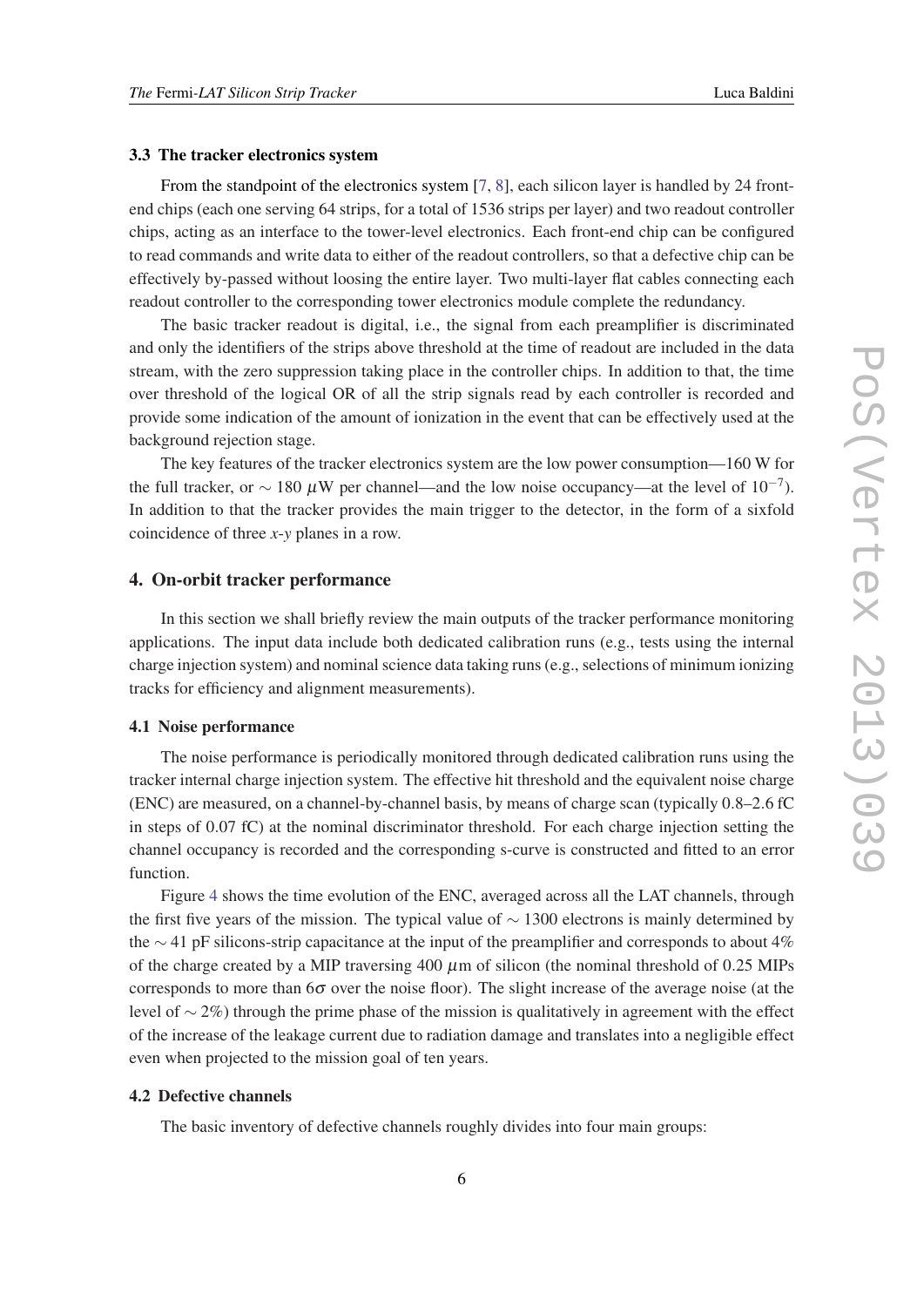

<span id="page-6-0"></span>

Figure 4: Time evolution of the average noise (across all the LAT channels) through the first five years of science operation. The slight increase is compatible with the increase in the leakage current due to radiation damage in the silicon detectors.

- 1. Noisy channels, i.e. channels whose noise occupancy is much larger than the typical value of  $\sim 10^{-7}$ . They are routinely monitored on a run by run basis and channels with an occupancy in excess of 1% are masked to both trigger and data.
- 2. Dead channels, i.e. channels whose preamplifier is dead. They are routinely monitored through the charge injection scan described in the previous section.
- 3. Disconnected channels, i.e. channels for which the silicon strip is not physically connected to the preamplifier input. In the vast majority of the cases this is due to manufacturing issues with the pitch adapter. The basic phenomenology of these channels is that they have a much lower (∼ 250 electrons) ENC and no physical hits associated in nominal science data taking runs.
- 4. Partially disconnected channels, i.e. channels where one or more of the wire bonds along the ladder is defective. These channels feature intermediate noise levels and hit-map populations.

Figure [5](#page-7-0) summarize the time evolution of the number of defective channels, broken up in the four basic types. The two most noticeable features are a slight increase at the beginning of the mission and one starting from the beginning of 2011. The first is due to some fabrication issues (mainly with the pitch adapters) that we encountered at the beginning of the flight production and is limited to the first flight module assembled. The second is due to a long-term noise increase that we observed in one of the ladders and for which we could not identify a root cause.

Overall, the total number of defective channels increased from 3661 to 4045 through the prime phase of the mission. When normalized to the total number of channels (884736) in the LAT tracker, these figures translate into 0.41% and 0.46%, respectively. Even if we lost the entire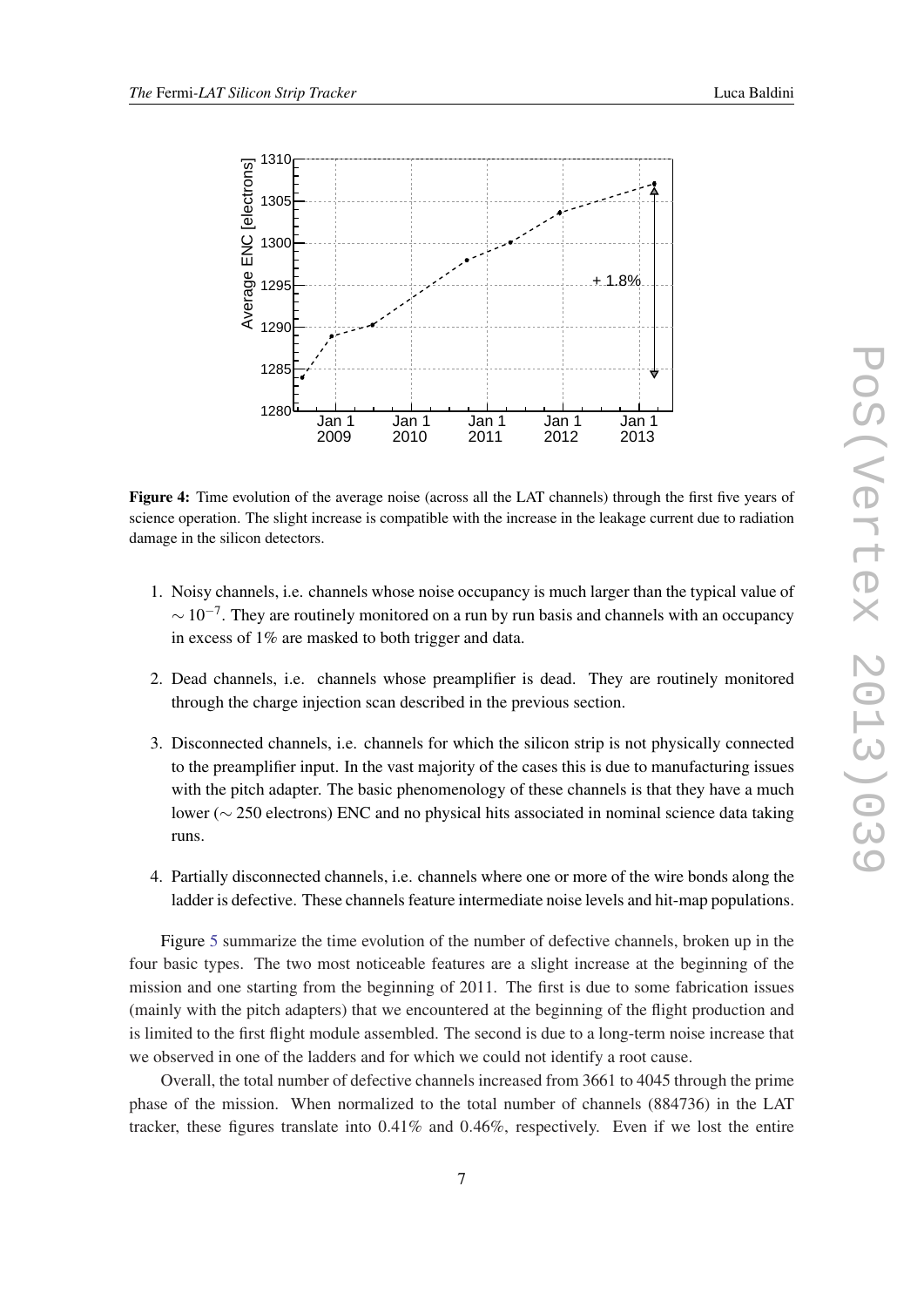<span id="page-7-0"></span>

Figure 5: Time history of the number of defective channels in the LAT, grouped by defect type. For the dead and disconnected channels each data point corresponds to a charge injection run. For the noisy channels each data point corresponds to the upload of a new mask on the LAT. The number of partially disconnected channels is regularly measured by a dedicated analysis of standard science data taking runs.

noise ladder mentioned before, the corresponding average loss of efficiency for the LAT would be essentially negligible.

#### 4.3 Hit and trigger efficiency

We use on-orbit non interacting, minimum ionizing proton tracks to monitor the hit and trigger efficiency on a run-by-run basis for each single silicon layers. This is achieved by extrapolating the reconstructed track direction through the detector searching for missing hits in the active silicon area<sup>2</sup> (for the trigger efficiency measurements, since the trigger is tower-based, events involving more than one tower modules are used).

Figure [6](#page-8-0) shows the average LAT hit efficiency as a function of time through the first five years of on-orbit operation. The figure of merit averages at ∼ 99.7% (for reference, the *Fermi* science requirement document called for 98%). The slight decreasing trend traces the small increase in the number of noisy channels that have been masked in the course of the mission. We note that the fraction of defective channels is actually an upper limit to the hit inefficiency, as for disconnected and partially disconnected channels the signal tends to couple capacitively to the neighbor strips providing a mechanism for a partial recovery of hits that would otherwise be lost.

#### 4.4 Alignment

MIP tracks are also used to continuously monitor the alignment of the tracker. This breaks up in two main parts: the *inter-tower* alignment, where we measure six parameters (three shifts and three rotations) for each of the 16 tower modules, and the *intra-tower* alignment, where we

<sup>2</sup>For completeness: the efficiency figures quoted here refer to the *active* silicon area. When viewed from the top, the LAT tracker feature a fractional dead area of the order of ∼ 11%.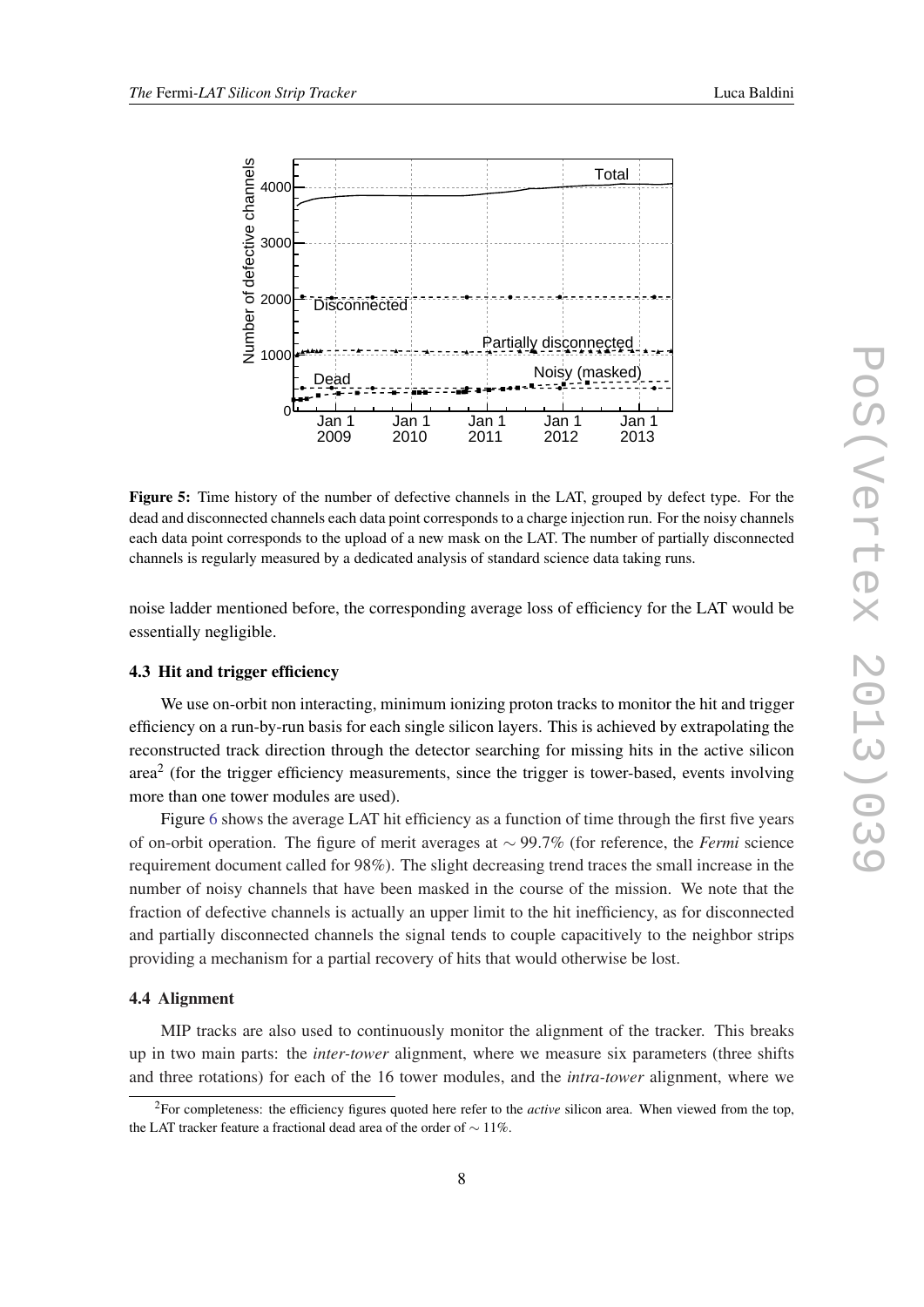<span id="page-8-0"></span>

Figure 6: Hit efficiency, averaged over the active area of the LAT tracker. Each data point corresponds to the time average over a week. The gray line represents the level of efficiency that one expects, based on the total number of defective channels.

measure the same type of constants for each of the silicon planes within each module. In both cases we have no evidence of significant changes, neither due to vibrations at launch, nor during on-orbit operations.

# 5. Conclusions

The *Fermi* LAT silicon tracker has now operated for more than five years in orbit, showing no significant sign of degradation of performance. All the design goals were met with large margin particularly an average hit efficiency well in excess of 99% at a corresponding noise occupancy of the order of  $10^{-7}$  (i.e., less than one noise hit per event for the full LAT).

The tracker has served beautifully the science of the prime phase of the mission and, while the current baseline is to operate at least through 2016, there is in principle no reason—at least from the standpoint of the detector performance—why the original goal of a ten-year mission should not be met.

# Acknowledgments

The *Fermi*-LAT Collaboration acknowledges generous ongoing support from a number of agencies and institutes that have supported both the development and the operation of the LAT as well as scientific data analysis. These include the National Aeronautics and Space Administration and the Department of Energy in the United States, the Commissariat à l'Energie Atomique and the Centre National de la Recherche Scientifique / Institut National de Physique Nucléaire et de Physique des Particules in France, the Agenzia Spaziale Italiana and the Istituto Nazionale di Fisica Nucleare in Italy, the Ministry of Education, Culture, Sports, Science and Technology (MEXT),